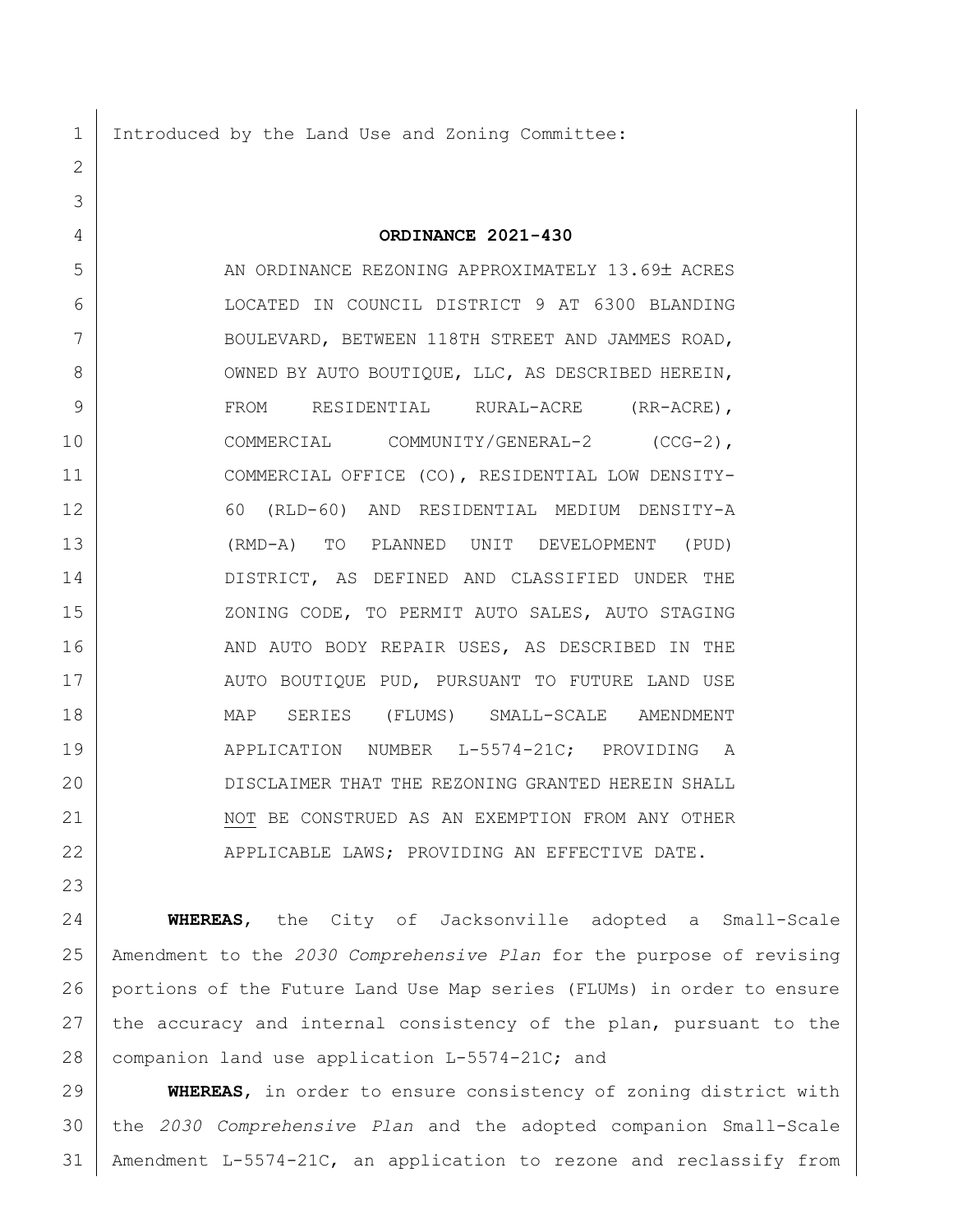Residential Rural-Acre (RR-Acre), Commercial Community/General-2 (CCG-2), Commercial Office (CO), Residential Low Density-60 (RLD-60) and Residential Medium Density-A (RMD-A) to Planned Unit Development (PUD) District was filed by Patrick W. Krechowski, on behalf of the 5 owner of approximately 13.69± acres of certain real property in Council District 9, as more particularly described in Section 1; and

 **WHEREAS**, the Planning and Development Department, in order to ensure consistency of this zoning district with the *2030 Comprehensive Plan*, has considered the rezoning and has rendered an advisory opinion; and

 **WHEREAS**, the Planning Commission has considered the application 12 and has rendered an advisory opinion; and

 **WHEREAS**, the Land Use and Zoning (LUZ) Committee, after due notice, held a public hearing and made its recommendation to the 15 Council; and

 **WHEREAS**, the City Council, after due notice, held a public 17 | hearing, and taking into consideration the above recommendations as well as all oral and written comments received during the public hearings, the Council finds that such rezoning is consistent with the *2030 Comprehensive Plan* adopted under the comprehensive planning 21 ordinance for future development of the City of Jacksonville; and

 **WHEREAS**, the Council finds that the proposed PUD does not affect 23 adversely the orderly development of the City as embodied in the *Zoning Code*; will not affect adversely the health and safety of residents in the area; will not be detrimental to the natural 26 environment or to the use or development of the adjacent properties 27 in the general neighborhood; and the proposed PUD will accomplish the objectives and meet the standards of Section 656.340 (Planned Unit Development) of the *Zoning Code* of the City of Jacksonville; now, therefore

**BE IT ORDAINED** by the Council of the City of Jacksonville: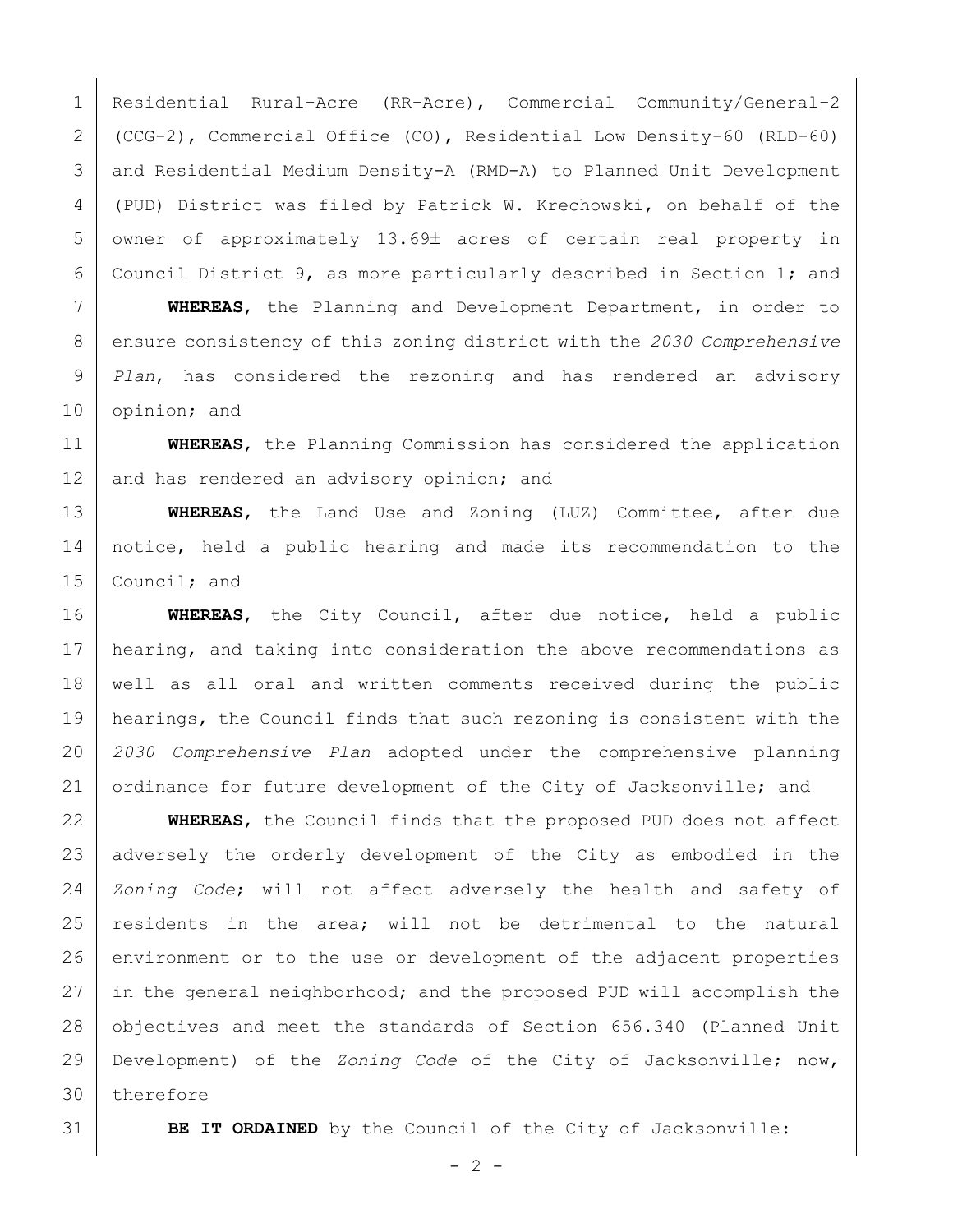**Section 1. Subject Property Location and Description.** The 2 | approximately 13.69± acres are located in Council District 9, at 6300 3 | Blanding Boulevard, between 118th street and Jammes Road, as more particularly described in **Exhibit 1**, dated June 22, 2021, and graphically depicted in **Exhibit 2**, both of which are **attached hereto** and incorporated herein by this reference (Subject Property).

 **Section 2. Owner and Applicant Description.** The Subject 8 Property is owned by Auto Boutique, LLC. The applicant is Patrick W. Krechowski, 1 Independent Drive, Suite 1800, Jacksonville, Florida 32202; (904) 348-6877.

 **Section 3. Property Rezoned.** The Subject Property, pursuant to adopted companion Small-Scale Amendment L-5574-21C, is hereby rezoned and reclassified from Residential Rural-Acre (RR- Acre), Commercial Community/General-2 (CCG-2), Commercial Office (CO), Residential Low Density-60 (RLD-60) and Residential Medium Density-A (RMD-A) to Planned Unit Development (PUD) District. This 17 new PUD district shall generally permit auto sales, auto staging and 18 auto body repair uses, and is described, shown and subject to the following documents, **attached hereto**:

**Exhibit 1** – Legal Description dated June 22, 2021.

**Exhibit 2** – Subject Property Map (prepared by P&DD).

**Exhibit 3** – Written Description dated June 22, 2021.

**Exhibit 4** – Site Plan dated May 24, 2021.

 **Section 4. Contingency.** This rezoning shall not become effective until 31 days after adoption of the companion Small-Scale Amendment unless challenged by the state land planning agency; and further provided that if the companion Small-Scale Amendment is 28 challenged by the state land planning agency, this rezoning shall not become effective until the state land planning agency or the Administration Commission issues a final order determining the companion Small-Scale Amendment is in compliance with Chapter 163,

- 3 -